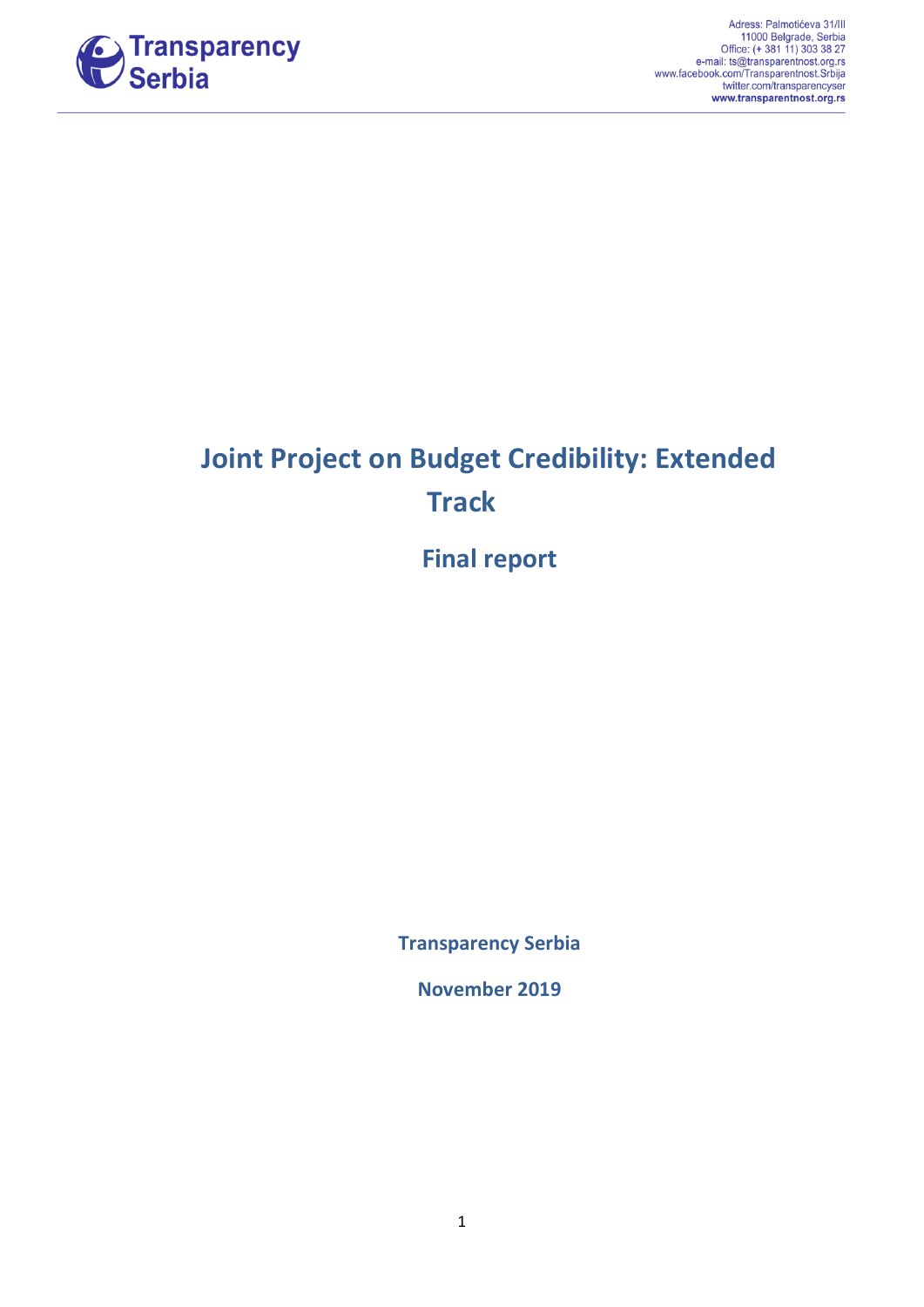

# **Content**

Contingency funds in Serbia…………………………………………………………………………………. 5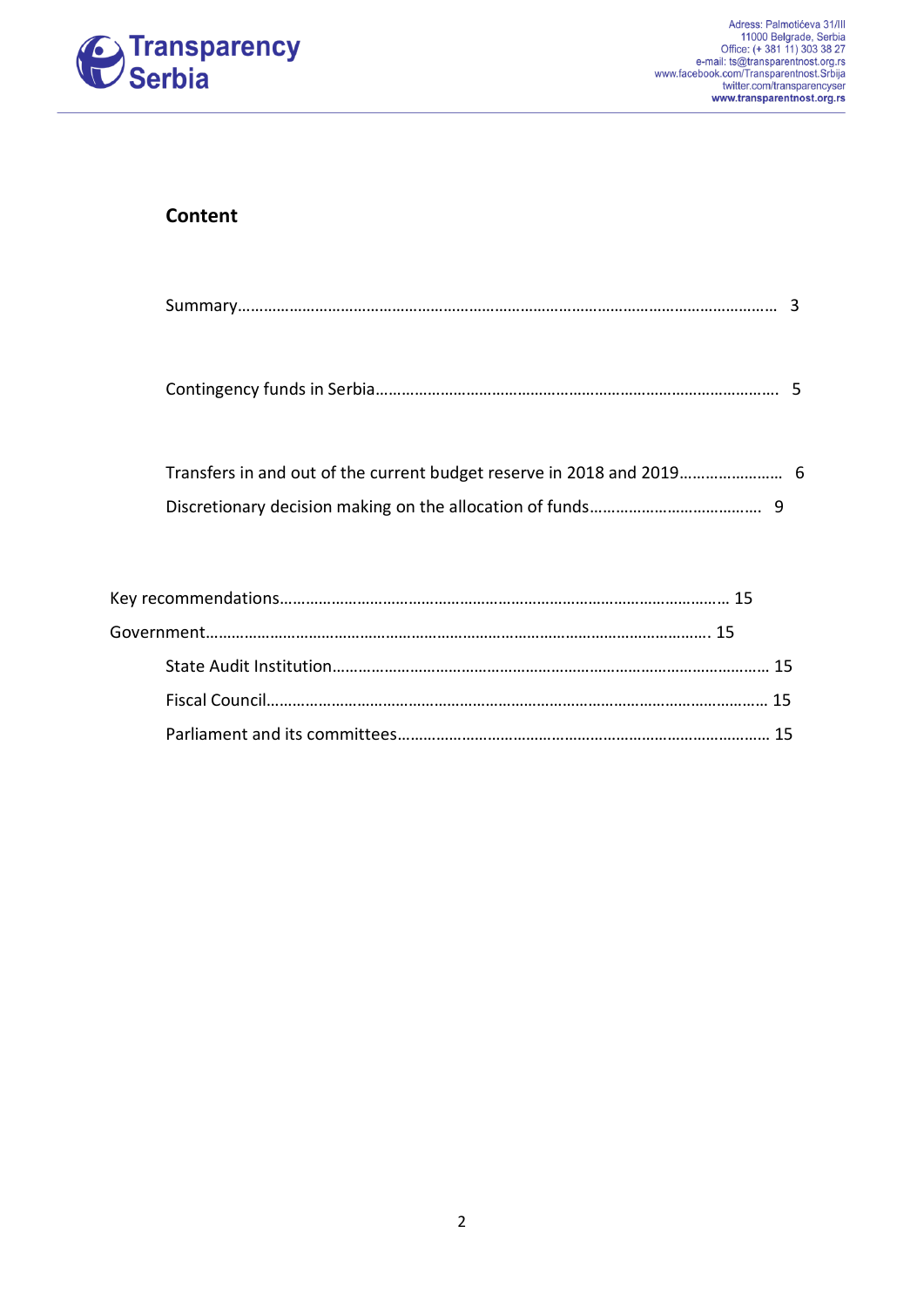

## **Summary**

Transparency Serbia conducted a research related to the one of the weaknesses of the budget system, that **undermines budget transparency and increases discretion** in distribution of budget funds in Serbia, and pointed out to stakeholders and media about this problem and possible solutions. It is the fact that transfers of contingency funds (aka "current budget reserve") significantly affect the budget programs adopted by the Parliament throughout the fiscal year. Namely, contingency funds, that Government may spend on purposes not envisaged in the adopted budget, according to the latest amendments to the Law on the Budgetary System<sup>1</sup>, can go now up to as much as four **percent of the total budget**(previously, the limit was 2%). During the planning phase of the budget, Government normally asks for rather small amount of money for the contingency funds<sup>2</sup>, but increases it during the fiscal year up to the 4% cap, through transfers from other budget programs.

Having in mind that suchplanning and transfers are regular practice, repeated in several consecutive budget years, it is obvious that the Government falsely presents the structure of budget expenditures in EBP, while intending to spend much more than presented through contingency funds. What remains unclear is whether the main reason for that is poor planning process, i.e. failure to estimate correctly needs for certain budget programs, lack of transparency or willingness to keep discretionary powers, not just when it comes to the distribution of funds from the budget reserve, but also when it comes to the programs that will be affected in order to fill in contingency funds.

This is only one of the methods that enables spending in contrary to the originally approved budget. Other methods include reallocation of up to 10% of the funds within the appropriation of the same budget user. However, through distribution of contingency funds, funds are taken from one budget user and given to another, for totally unrelated purposes. Therefore, one budget beneficiary's return assets received for certain programs and projects, that are further distributed through contingency funds to new projects or some that were already plannedby the beginning of the fiscal year, but need additional assets for their implementation. Reallocation may be simultaneous, in case that Government at the same time decides to decrease funds for one budget user and its program and to distribute these funds to another. In other instances, Government draws greater amount of funds from one budget program and later decides about the distribution to several budget users.

1

<sup>&</sup>lt;sup>1</sup>https://www.paragraf.rs/propisi/zakon\_o\_budzetskom\_sistemu.html

<sup>2</sup>https://www.paragraf.rs/propisi/zakon-o-budzetu-republike-srbije-za-2019-godinu.html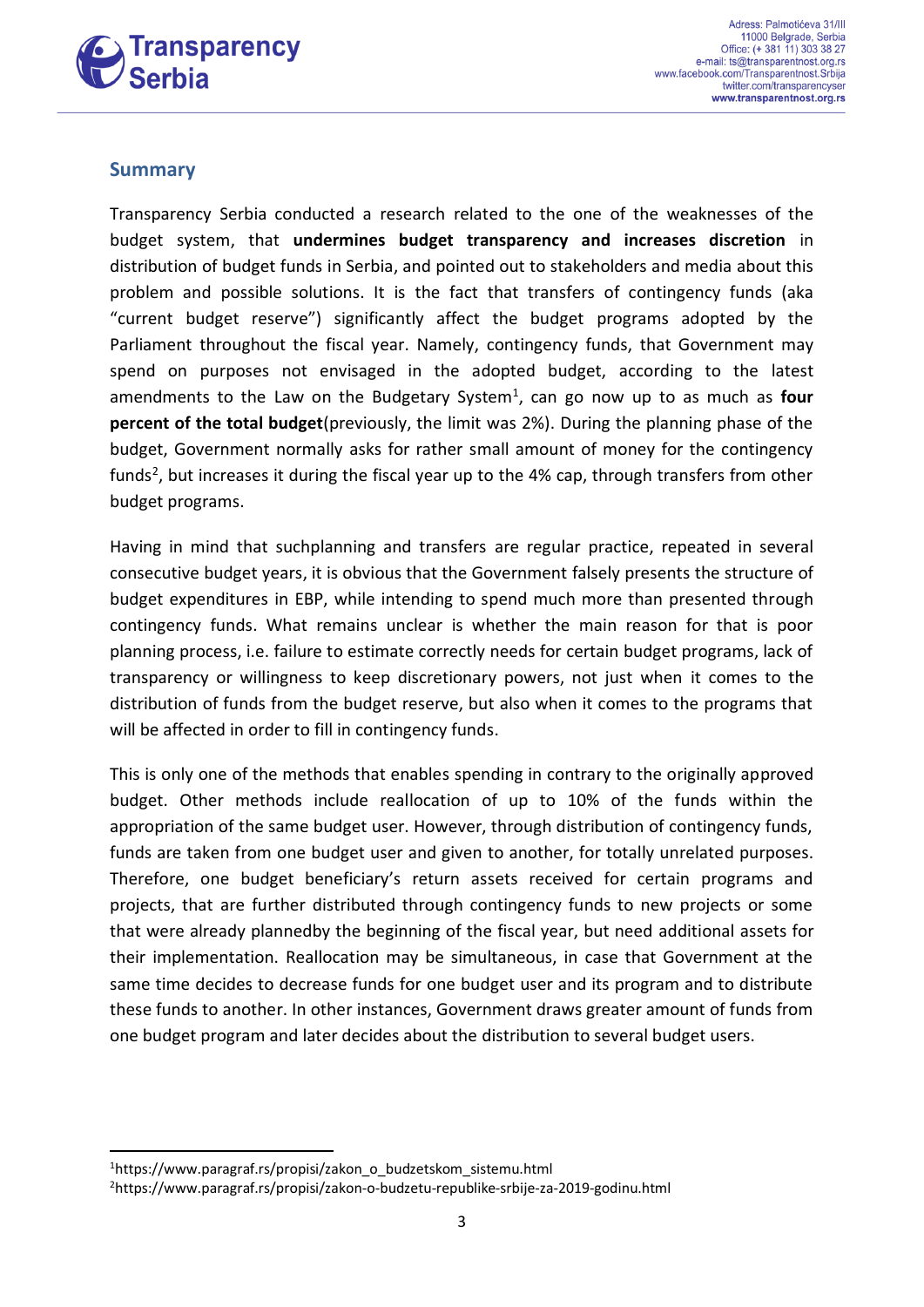

1

Significant part of these assets is transferred to cities and municipalities. Although some criteria exist in the law for cities and municipalities to be eligible for these funds, the decision of Ministry of Finance and the Government on granting is rather arbitrary.

In their responds to the request for free access to the information of public importance, cities and municipalities stated that they needed contingency funds due to illiquidity –"for decrease in income". However, they just provided us with the list of projects that money was requested for and havenot elaborated why these predictable expenses were not properly planned in the first place, when they had to be aware of them. Typical examples are expense of school or kindergarten heating and reconstruction of objects and streets. None of the stated expenses from this sample corresponds to something that couldn't be planned due to reasons such are unexpected weather conditions or some other disaster. There is no explanation of the reasons for failure to achieve planned income level. Ministry of Finance that is in charge of managing the central budget hasnot published any explanation for such transfers that annually reach up to more than 450 million of US dollars either.

TS havenot received any of the requested answers from the Ministry of Finance about the potential influence of such transfers to the budget programs. Government also hasnot provided explanations of transfers to and from the contingency fundsin the final year reports on budget implementation. These decisions could therefore be considered as discretionary.

During this research, representatives of TS, tried to raise public attention to lack of transparency of the transfers during the fiscal year. We were invited by the television  $N1<sup>3</sup>$ and provided a statement to the weekly paper "NIN"about the research and emphasized that Government of Serbia should publish all the decisions about awarding the contingency funds assets, to publish detailed elaborations of its decisions, to establish criteria for awarding these transfers, as well as to publish information about the process of selection when it decides on who to approve additional funds.

During the conversation with the representatives of State Audit Institution (SAI), we pointed out that special attention should be dedicated to audit of programs that were given up on during the fiscal year as well as to include municipalities who received contingency funds assets in their audit plan for the next year. We expressed our suspicion that municipalities were not equally treated in equal situations. In the conversation with the representatives of another independent oversight body, the Fiscal Council, we indicated that it would be necessary to analyze this phenomenon and to initiate adoption of strict fiscalrules. They indicated as the main problem when it comes to the current budget reserve, redistribution of funds betweenministries, in particular towards ministries of Defense and the Interior, and

<sup>&</sup>lt;sup>3</sup> [http://rs.n1info.com/Video/N1-reporteri/a523479/N1-reporteri-o-cetvrtom-okruglom-stolu-i-ponovnom](http://rs.n1info.com/Video/N1-reporteri/a523479/N1-reporteri-o-cetvrtom-okruglom-stolu-i-ponovnom-davanju-iz-budzeta-za-Beograd.html)[davanju-iz-budzeta-za-Beograd.html](http://rs.n1info.com/Video/N1-reporteri/a523479/N1-reporteri-o-cetvrtom-okruglom-stolu-i-ponovnom-davanju-iz-budzeta-za-Beograd.html)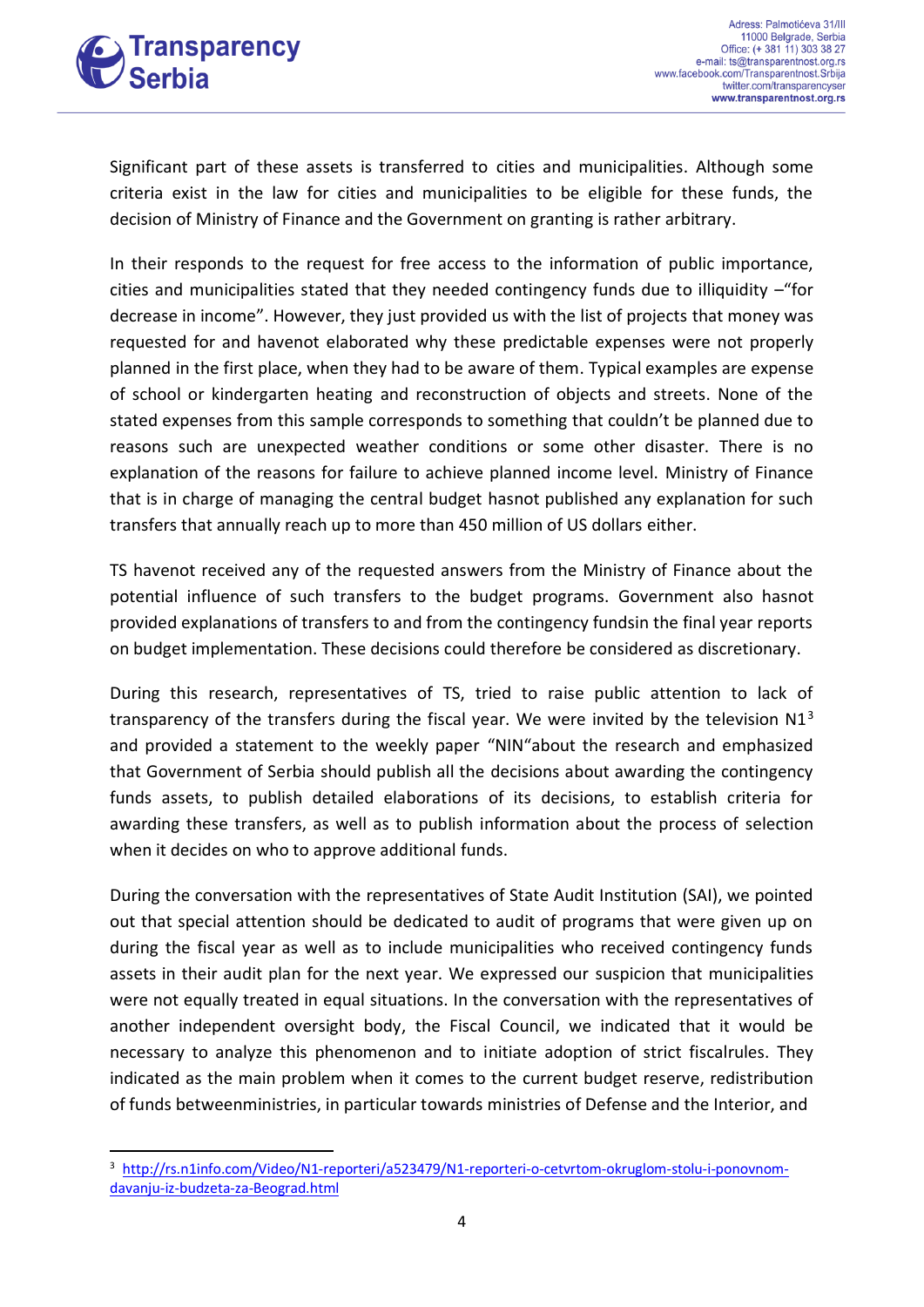

that they plan to analyze these transfers in the future. They pointed out that the funds transferred to local governments are only 10% of the total funds transferred through this fund. However, TS still consider transfers to the municipalities as a significant phenomenon to follow up, having in mind potential abuse of discretionary powers in order to make favors to those local politicians having stronger ties with decision makers in the national government.

Transparency Serbia plans to use the information from the research and conversations with relevant authorities for our future advocacy initiatives, as well as to continue raising awareness of public on importance of the budget credibility, to initiate public pressure towards the Government of Serbia to publish explanation of each decision about contingency funds' transfers.

# **Contingency funds in Serbia**

Using of contingency funds by the government during the fiscal year has significant impact to the budget. Since 2015, there is a legal threshold for such "budget reserve" funds, that is 4% of overall budget income. In practice, the level of contingency funds is significantly smaller in the original budget, approved by the Parliament, but the Government increases it by transferring funds from approved budget appropriations that "cannot be used" to the contingency funds.

Government, however, does not provide explanation on consequences of to the original budget programs from which money was taken. Thereafter, money from the contingency fund is transferred to other budget beneficiaries and spent for other purposes, either entirely new or for those where original funds were insufficient. Significant part of these funds is transferred to the municipalities selected in an arbitrary manner and without the explanation. The part of the planned revenues which is not allocated in advance, but is retained in the name of the current budget reserve can be used for "unplanned purposes for which no appropriations have been established or for purposes that during the year show that the appropriations were not sufficient". The Government adopts such decisions on its sessions, based on proposal of Ministry of Finance. No further criteria or procedures are regulated. Typical decision on budget reserve contains quotation of legal provisions, identification of budget beneficiary, affected budget appropriations, programs and amounts. However, there is no explanation of reasons for such decisions.Government of Serbia does not publish these documents on its website. Ministry of Finance neither. It is not available in a free section of the Official Gazette webpage, but for subscribers only.Even when one obtains individual decisions on budget reserve, they are not informative at all about reasons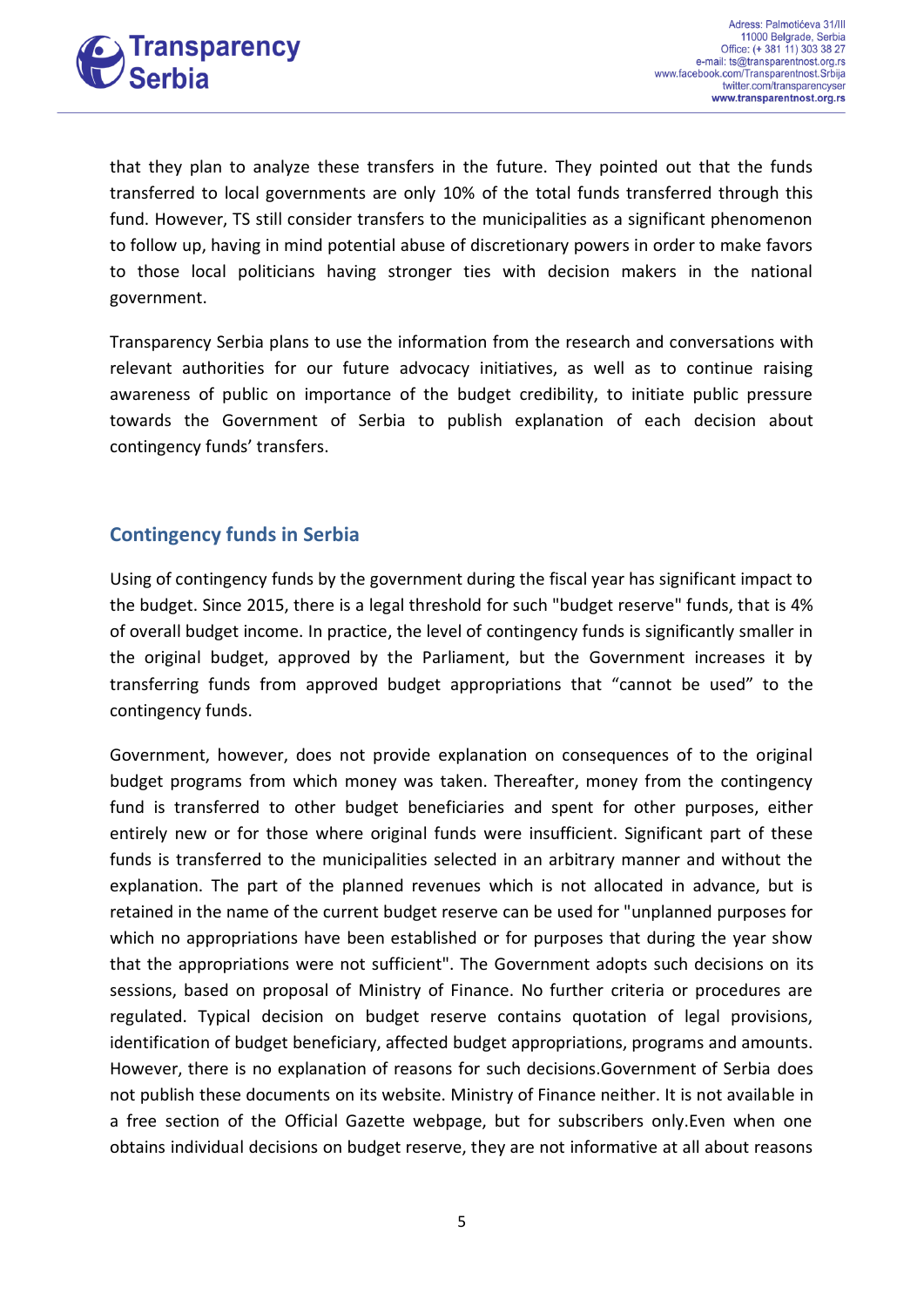

for moving funds from one budget appropriation to another through the contingency funds, so, additional requests for information are needed.

Until a few months ago, the public did not deal with the problem of the current budget reserves. Previously were sporadically published the news that some received some funds from the Government but without the analysis wherefrom the funds are withdrawn and how it was decided who will be assigned. TS, together with interested stakeholders, for years warned on the lack of transparency in spending from the budget. Since 2014, even though it is a legal obligation, the Government for years did not send to the Parliament any law on budget final statement of account. Some information could be seen only from the report of SAI on the audit of balance sheet, among others – the amount of transfers from the current budget reserve. However, after the media began to deal with the theme of credibility of budget, the Government has sent to the Parliament drafts on law on budget final statement of account for the last four years<sup>4</sup>. In the final statement of account for 2018, there is a part on the current budget reserve, but only benefits listed in table and for which programs without narrative explanatory.

In 2014, there were 75 Government's decisions about contingency funds, in 2015 there were 118 decisions, in 2016 the number rose to 168 and in 2017 there were 198 decisions. In 2018, the number of transfers in and out of the current budget reserve reached 207 and in the first eight months of 2019 there were 78 decisions.

# **Transfers in and out of the current budget reserve in 2018 and 2019**

In 2018were totally 50 transfers into the current budget reserve from the programs of various budget users. Budget for 2018 planned 3 billion RSD in the current budget reserve but by these transfers this amount to the end of the year was increased for 44.14 billion RSD, i.e. up to total of 47.14 billion, that is exactly 4% on the budget, meaning the exact extent permitted by the Law on budget system.

In the Report on audit on Budget final statement of account on Serbia, State audit institution concluded that these changes indicate to the problem of unrealistically planned appropriations by budget users when proposing financial plans.

According to the budget for 2019, projected funds of the current budget reserve are 2.5 billion RSD which shows that there is even more space for increasing of it during the year and for more money returned from the specific programs, projects and appropriations. The Ministry of Finance returned during the 2018 to the budget reserve the funds of even 79

**<sup>.</sup>** 4https://www.paragraf.rs/dnevne-vesti/200919/200919-vest9.html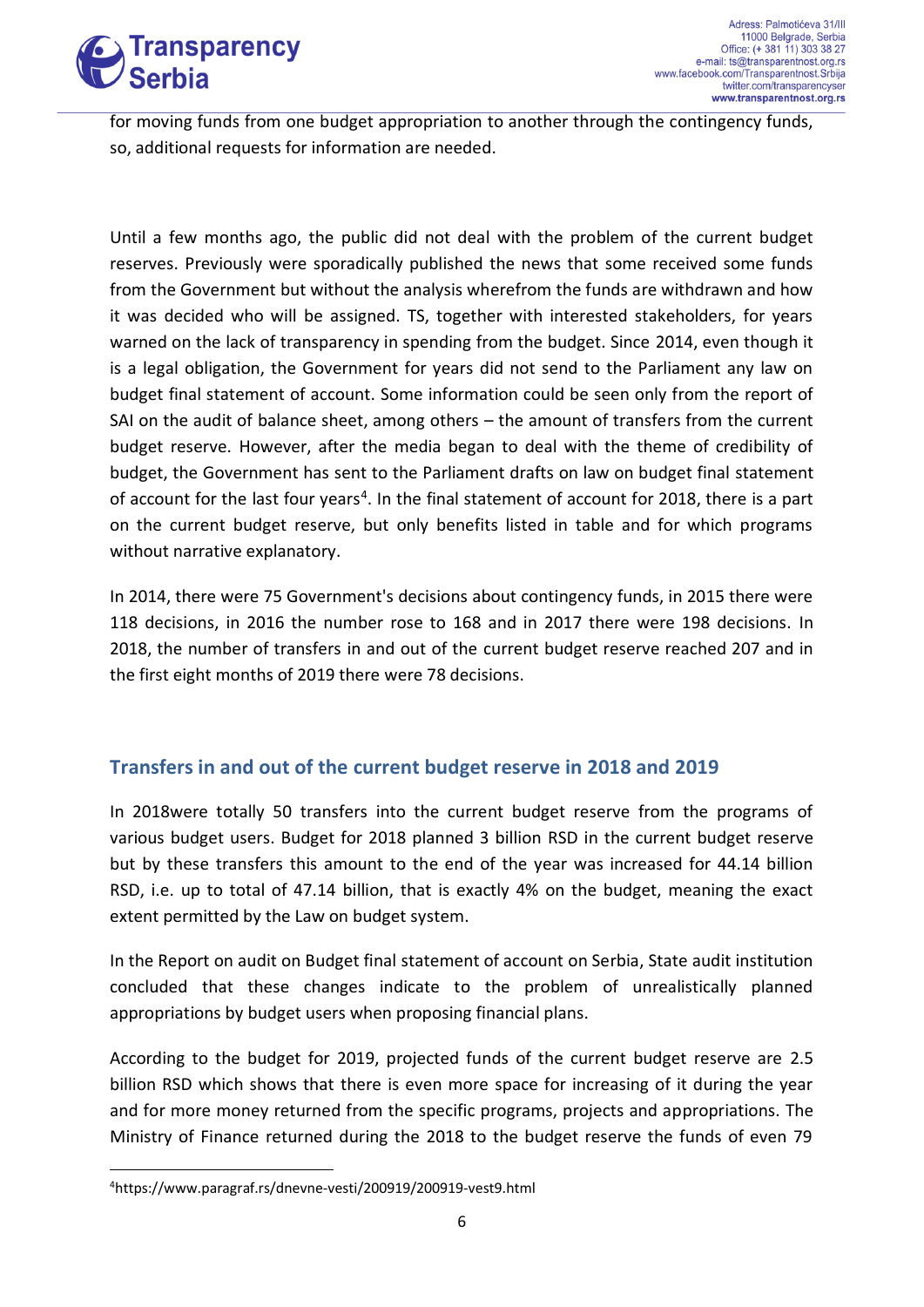

appropriations. In the "Official Gazette" are published only decisions on the funds' transfers into the current budget reserve without any explanation. The Ministry of Finance did not

respond to any request for free access to the information of public importanceby which we have required the copies of documents that contains information – sources for the insight in the basis of the conclusion for inability of use of the funds of mentioned appropriations, so the funds on these appropriations were transferred during the 2018 to the budget reserve, by decisions of the Serbian Government. We have not also received any response to the issues on the transfers to the current budget reserve during the first six months of 2019, when the Ministry of Finance transferred funds from 15 programs and appropriations.

TS asked for additional information about all decisions made by the Government. We addressed our requests to 20 different ministries and other direct budget users which had the most transfers in the current budget reserve. Formally we had received the answers from 17 direct budget users but only several supplied us with documents that point out to some of the reasons why planned funds will not be used. The Ministry of Finance, the Ministry of Mining and Energy and the Ministry of Labor and Social Affairs ignored our demands completely, which is why we filled a complaint to the Commissioner for Information of Public importance.

From the Draft Law on Budget final statement of account for 2018 it can be seen that more than 12 billion RSD were transferred to the Ministry of Defense in July 2018, and without any explanation on the purposes. From the final statementof account is visible that the Ministry of Defense has spent in 2018 15 billion RSD more than it was planned by the Law on Budget for 2018. This difference comes out the mostly from the transfer through the current budget reserve. Such transfers confirm our research findings that budget processes in Serbia are not transparent enough and that they affect the originally planned programs on primarily planned programs, in this way rewritten without clear criteria and explanations.

Within the replies in reasons for the return of funds from certain programs and appropriations in the budget, only few ministries offered explanations, too. Thus, the Ministry of Construction, Transport and Infrastructure in response stated that, during the 2018, returned to the budget reserve 180 million RSD of the program "road transport, roads and traffic safety" and 290 million RSD from the project of construction of the Belgrade bypass on highway E70 / E75, with a request for 1.57 billion RSD to be allocated for subsidies for public enterprise "roads of Serbia" due to lack of funds for maintenance of the state road network, as well as to pay due debts to contractors. Of the project Construction of highway section Preljina - Požega was returned 1.415 billionRSD, with a request for 1.965 billion RSDto be allocated for subsidies to the company "Corridors of Serbia", for financing of works on sections of the Corridor 10. The Ministry said that it believes that the proposed diversion "will not impede the performance of appropriations for which is proposed to diversion." This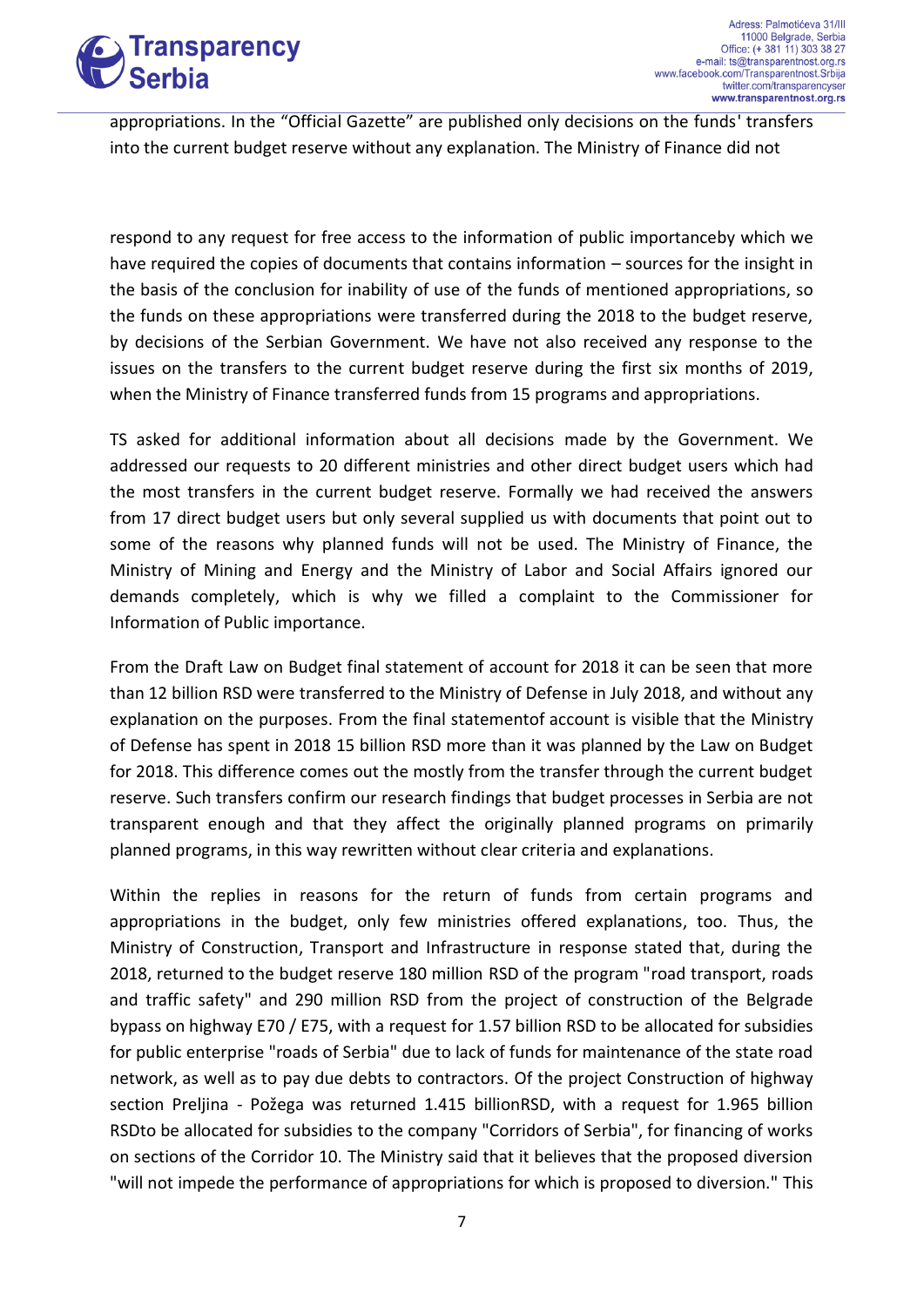

conclusion is not logical because it raises the question why the funds were initially planned for these purposes if their withdrawal for other purposes dos not interfere with the realization of

the objective. Also, it is not clear why the subsidies for two public enterprises were not planned in the original budget in a greater extent.

Also, the Ministry of Construction, Transport and Infrastructure has asked for the Ministry of Finance for additional funds from the current budget reserve – 426 million RSD, for the subsidies to the enterprises "Srbija kargo" and "Infrastruktura železnice Srbije" for the implementation of reform activities and liquidity of newly established companies incurred restructuring. With the appropriation "reconstruction of the bridge at the crossing Šepak" were returned 141 million RSD, with the explanation that prior to this work should be signed an agreement with Bosnia and Herzegovina, which was not happened, but the funds are returned to the budgetary reserve. In 2019, the Ministry sought the diversion of additional 66 million RSD to the program "Road Transport, Roads and Traffic Safety" for subsidies, or for a media campaign Traffic Safety Agency. 141 million RSD were shifted by this Ministry with the project of reconstruction of the bridge at the border crossing Šepak over the current budget reserve for subsidies to "Aerodromi Srbije" – functioning of the Airport "Morava" near Kraljevo.Again, it is not clear why these expenditures were not planned in the original budget proposal.

The Ministry of Public Administration and Local Self-Government was transferred to the current budget reserve amount of 5.2 million RSD in 2018. In response to TS, the Ministry stated that the funds were transferred from the appropriation "establishing applications for keeping records on citizens of the Republic of Serbia within the Central System for the electronic processing and storage of data and keeping the second copy of the registry books." These funds were transferred to the Ministry of Interior, which is responsible to facilitate the conduct of a single electronic register of citizens of the Republic of Serbia within the framework of a unified information system (Central system). This explanation sounds logical as it is grounded in the change of the body responsible within the government for the same budget program.

Serbian Ministry of Education transferred in December 2018 to the current budget reserve the amount of 208.5 million RSD, which were intended for the development of science program - basic research. In response, it stated that the funds were returned because there was no contractual financial obligation of the Ministry for 2018 for spending of these appropriations. In July 2018, the Ministry remitted 64.8 million RSD dedicated to the training teachers in the use of digital textbooks. In reply it was stated that the funds were returned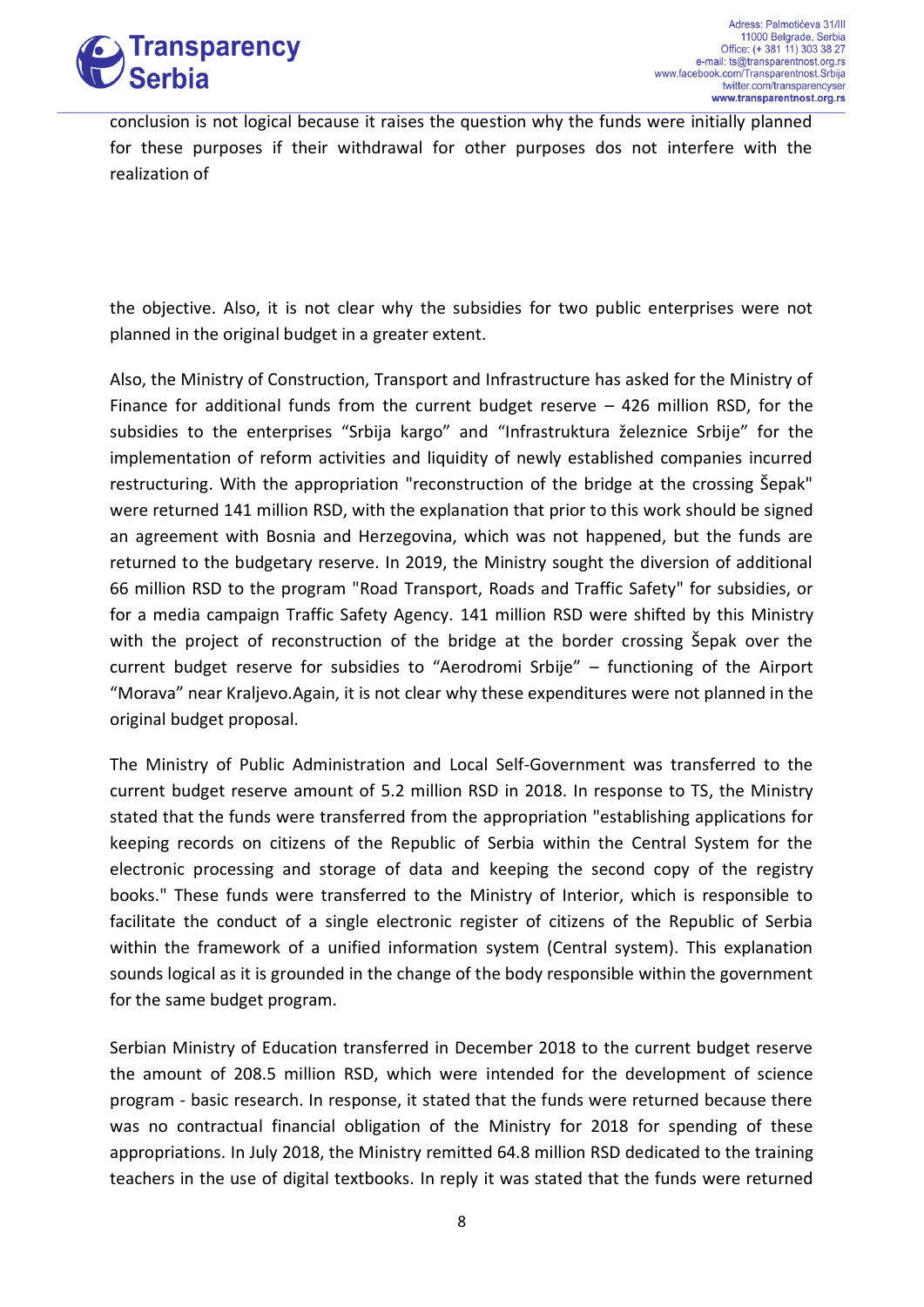

because the training was conducted by the Institute for Advancement of Education. However, it is not clear why the Ministry originaly planned these expenditures in its budget.

The Ministry of Culture and Information has diverted 5.9 million RSDwithin the same program. With the program of support of the realization of the public interest in the field of

information and bilateral cooperation between Serbia and China, resources are diverted into the program of co-financing projects for the public interest implementation in the field of public information. The Ministry has explained in response that it has received a considerable number of projects for a single administration for the reason that arrived projects could not be planned at the time of announcement of the competition (extraordinary circumstances, the urgency of implementation...). However, it remained unknown why the Ministry considered originally approved support for programs of cooperation with China unnecessary.

Ministry of Sport and Youth returned on 2 October 2018 amount of 43.3 million RSDin the current budget reserve from the support program for young people in employment, 1.2 million RSD with the program of grants to NGOs and 1.45 millionRSDof the grant program to international organizations. In the reply of the Ministry, it was stated that the funds were returned after detailed budget analysis and the conclusion that the funds cannot be spent until the end of the year. It remained unknown why the Ministry did not organize distribution of funds for original purposes in timely manner.

Ministry of Sport and Youth transferred in 2019 50 million RSD in the budget reserve from the project of "organization of European university games 2020" but it refused to provide us with information about the basis on which was concluded that the use of funds was not possible, but it crossed-reference us to the Ministry of Finance.

Ministry of Trade, Tourism and Telecommunications diverted 14 million over the current budget reserve within the same program, but for the purpose of going to the International Fair in Izmir, Turkey, stating that this reallocation "did not menace the implementation of the budget for 2018".

National Academy of Public Administration returned in 2019 to the current budget reserve the amount of 62.5 million RSD for the purchase of furniture and other planned equipment. Due to the ongoing reconstruction of the building of the Academy – the funds were refunded from the budget reserve for reconstruction works on the building in Belgrade.

## **Discretionary decision making on the allocation of funds**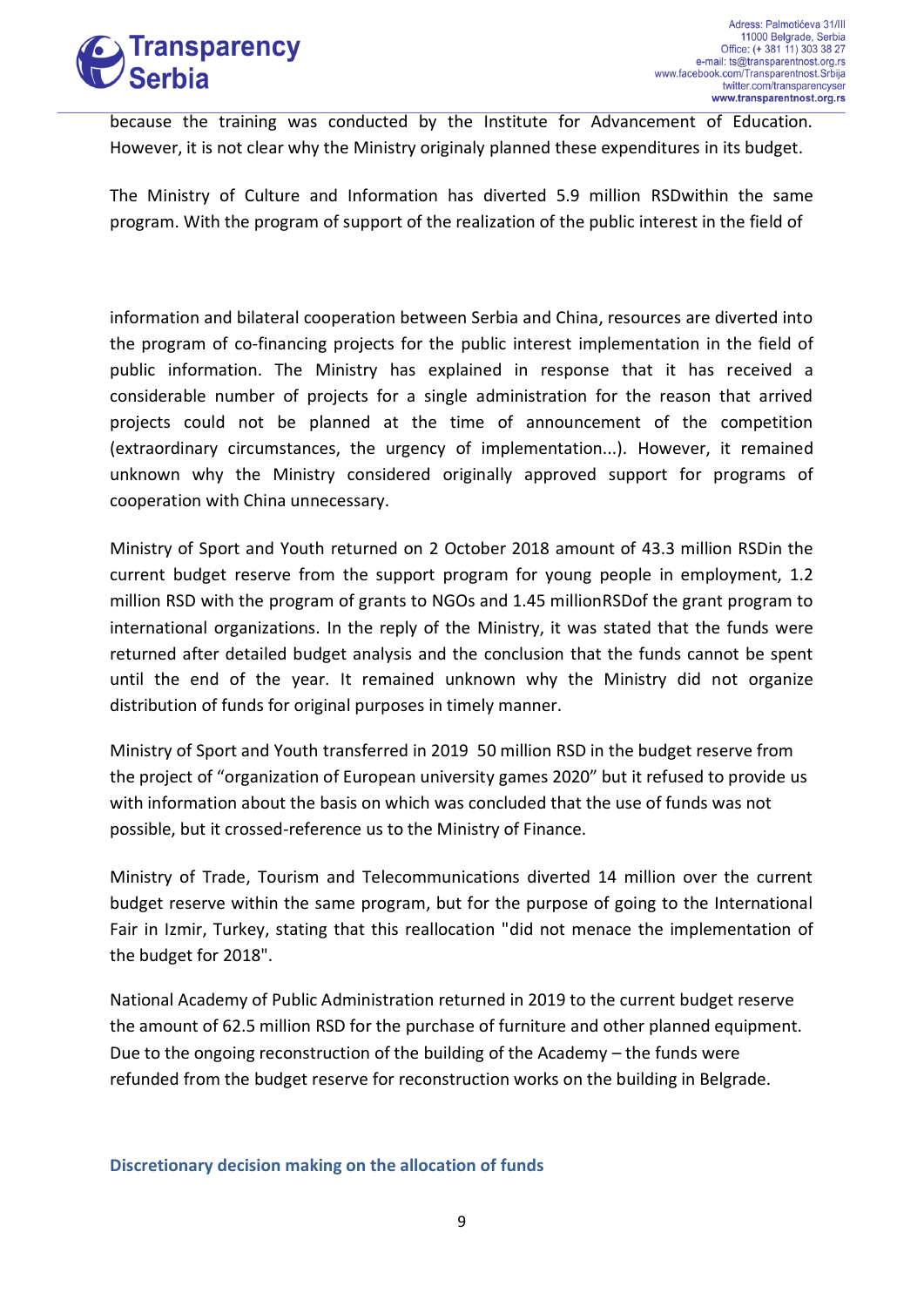

From the overview of these decisions, and sample made by TS for the purpose of this research, it can be noticed that some ofdecisions were made already in the first half of the year, and one cannot help wondering how did Government foreseen that those fund "cannot be used"and that "transfer will not jeopardize the established priorities", although the programs from which money was taken are continued. This is one of the questions that TS asked the Ministry of Finance within this research, but remained unanswered.

We are addressing the lack of readiness of decision makers in the Government to be accountable to the citizens in regards to distribution of budget funds, insufficient parliamentary oversight of the budget and insufficiency of information about the use of contingency funds.

Last year's survey of TS on the allocation of funds from the current budget reserve to the municipalities showed arbitrariness when it comes to the choice to which one the funds will be transferred. Or, the lack of clear criteria for decision making and lack of transparency of the process open the suspicion that it is about political decisions, or about helping to local political leaders.

During 2018, 23 local governments received funds from the current budget reserve and 4 of them in the first 6 months of 2019. We got answers from 25 municipalities and cities on which we demanded the information about the budget programs and projects in which were jeopardized the implementation because of lower budget revenues and therefore it was necessary to require funds from the current budget reserve or, for what purposes were spent the funds that the local government received by the budget reserve.

City of Zrenjanin has sought and received the 2018 60 million RSD from the current budget reserves for decreased revenues during the year.In response was stated that from obtained 60 million RSD it was not spent even 17 million RSD. Funds not spent were intended to pay for services under the contract, street lighting, for current repairs and objects' maintenance, the costs of communal hygiene, animal hygiene and maintenance of green areas. The funds were spent for the costs of enforced collection, the maternity allowance, the cost of transportation of students, development of tourism, the cost of local communities and water supply (25.8 million RSD while the City still has no drinking water).

City of Belgrade received in 2018 from the budget reserve at least 924 million RSD, through a number of separate decisions of the Government of Serbia.In the replies submitted to the TS, the City of Belgrade said that the funds were received for financing previous commitments for capital investments in accordance with the plan, which could not be implemented due to the enforced collection of completed solutions on claims of parents on the accrued and unpaid expenses of stay of children in preschools. It remained unknown why City of Belgrade did not plan sufficient funds for these compensations. However, we have not received answers to the question about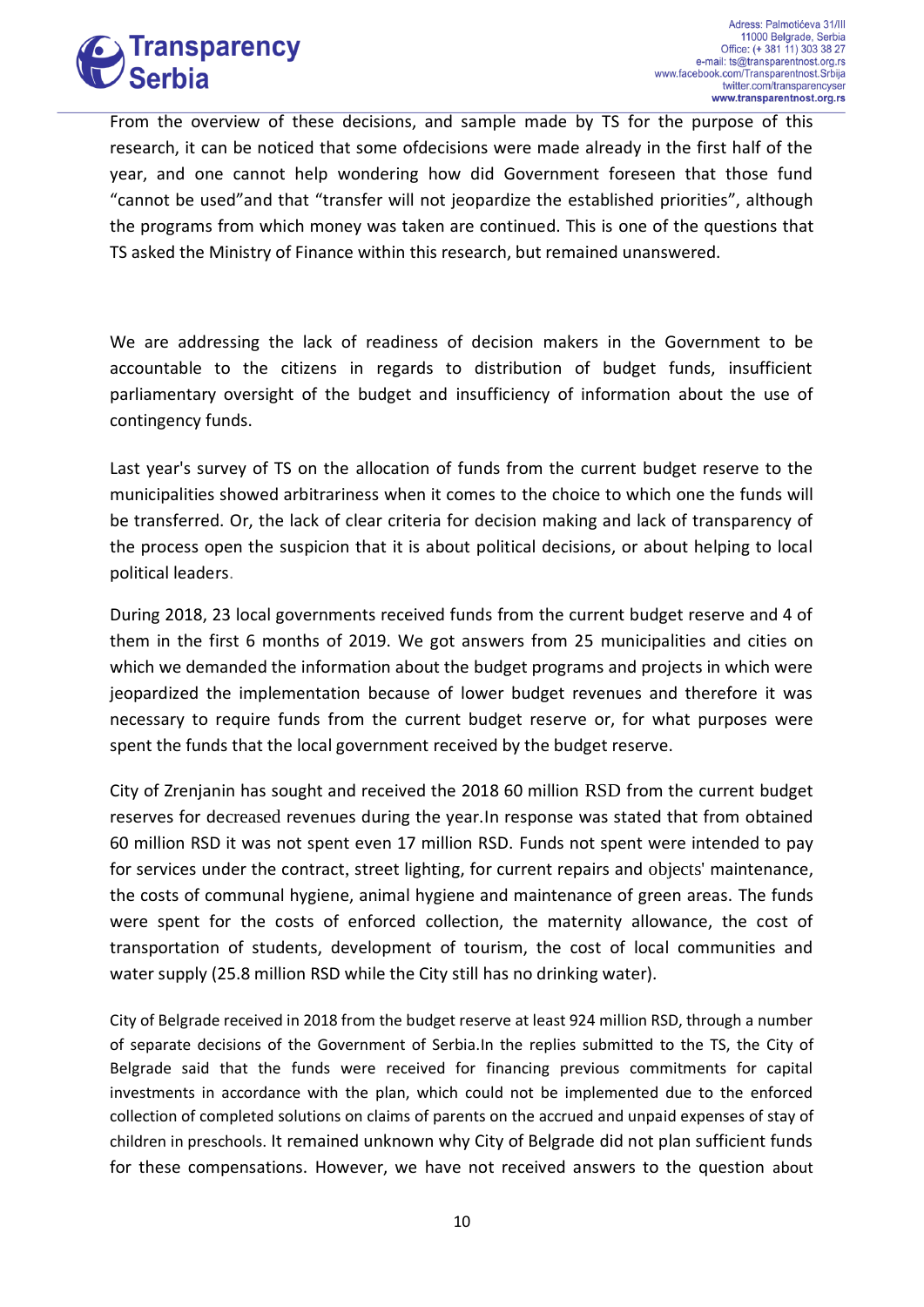

exact programs for which are these funds used. Belgrade media published a statement of the deputy mayor GoranVesić<sup>5</sup> that the funds were required "due to unforeseen costs in the process of preparation and adoption of the budget." Vesić added that City got the money to invest in facilities needed for the culture. Funds received in 2018 were consumed, according to him, for

a variety of purposes - from the monument of Zoran Djindjic, the final tournament of Euroleague Basketball through compensation payments to parents who payed kindergartens more than anticipated, to the reconstruction of the facades in the territory of Zemun.

City of Subotica won in 2018 20 million RSD "for the purpose of fulfilling the obligations of the City." It was indicated in response that the resources had been directed to the reconstruction project of the Culture Center in the Donji Tavankut. It was also submitted a diary entry for the debts of the City on the performed services and works. City of Čačak received in 2018. 32.8 million RSD from the current budget reserve. In response to the TS, the City has submitted a list of 84 items to which the money was spent, but most of the money went to the functioning of primary schools, pre-schools and the Center for Social Work. City Smederevo received in 2018 20 million RSD that used to settle obligations to the Public Water Management Company "Srbijavode" Beograd, and on the basis of the issued decisions that determine the drainage compensation. All answers indicate that cities spent additional budget funds for payments that had to be planned in their original budgets. It also indicates that planning of their income was unrealistic if there were not sufficient funds to pay for them without budget reserve support.

City of Vranje used obtained 100 million RSD, as stated in response, for reducing of the debt for pave of 49 kilometers of rural roads (debt from 2015), for servicing of short-term loans, reducing debt by rescheduling the city pharmacies, the construction of the second phase of theater, for arranging of the access roads, or for the payment of the first installment for Municipal stadium.

City of Niš received in 2018 150 million RSD from the current budget reserve. In response to the TS. It has been said that the funds were spent on the current liquidity, or on current expenditures.

In May 2018 the Ministry of Finance has returned in the current budgetary reserve 40.3 million RSD intended to payment for the expropriation of land for the construction of capital projects.These funds were transferred to the Ministry of Culture for the "Novi Sad,Youth Capital of Europe 2019 - OPENS 2019". There is no information on capital projects affected by failure of expropriation of the land.

**<sup>.</sup>** 5https://insajder.net/sr/sajt/vazno/13503/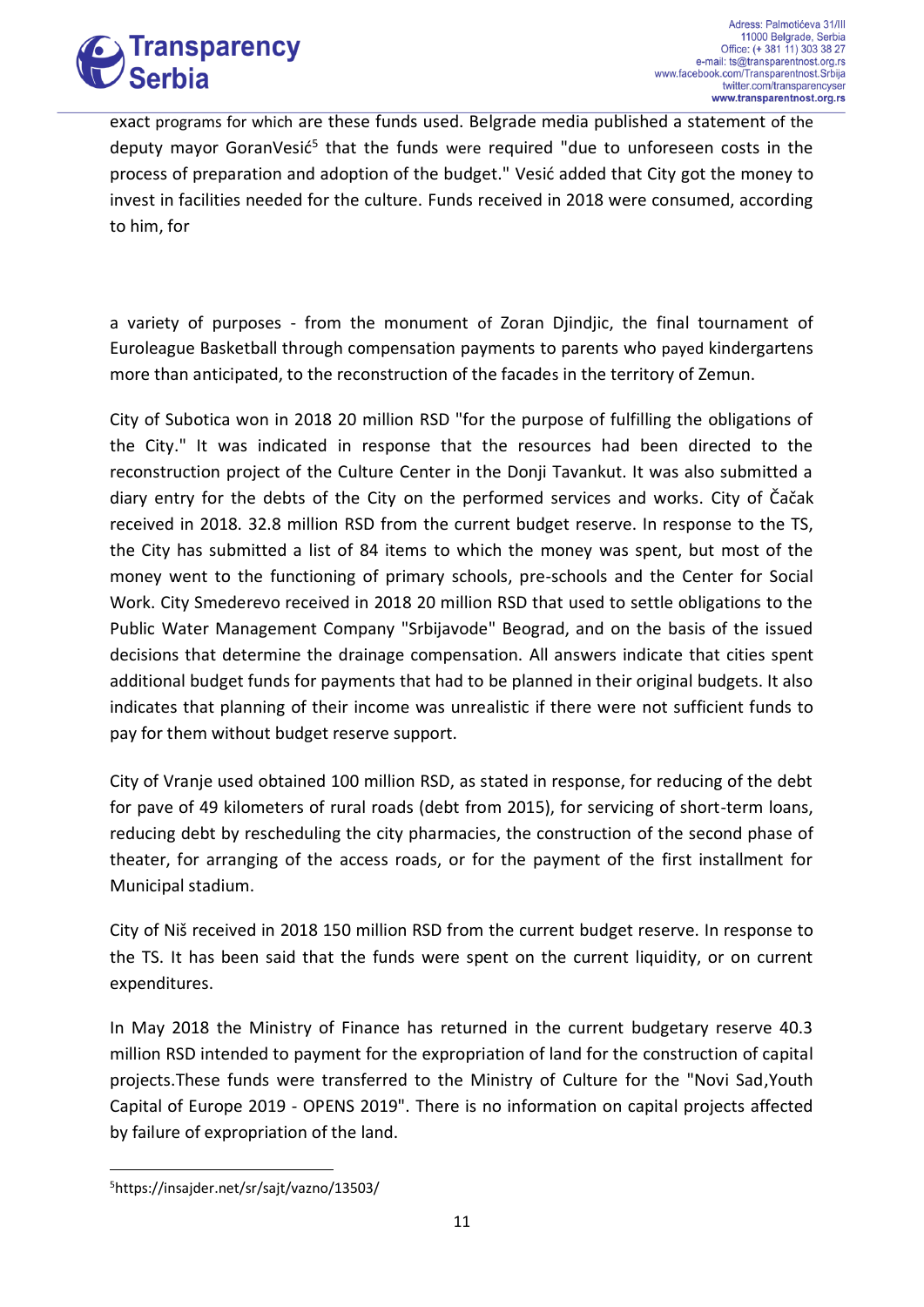

With the same project, the Ministry of Finance diverted, through the current budget reserve, 30 million RSD for the municipality of Dimitrovgrad "to perform obligations", as well as 3 million RSD for the municipality of Krupanj.Municipality of Dimitrovgrad, in response to the TS, stated that 20 million RSD were spent on the reconstruction of the Street Balkanska and the rest to payment of the bills for electricity and for commitments to JP "Komunalac", another example of poor planning of original municipal budget.

Municipality of Novi Bečej received in 2018 23 million RSD, but instead answer to which budgetary programs and projects were spent funds from the budget reserve, it has sent to us a copy of the decision of the Government of Serbia on allotment of funds to this local government.Municipality of Bač in 2018 received 20 million RSD from the current budget reserve. In responseto the TS it was stated that the funds were required for the payment of obligations of primary schools, such as heating, electricity etc.Municipality ofOpovo received in 2018 25 million RSD from the budget reserve. In response to the TS, Opovo stated that nearly 19 million were spent on the reconstruction of water supply network, and the rest for the functioning of the primary school, Health Center and the Center for Social Work. Also, 2 million RSD are intended to the construction of the indoor soccerfield (project cost 5.62 million).

Municipality of Majdanpek – in 2018 funds are required for maintenance of the sports hall in Majdanpek. Municipality of Nova Crnja received in 2018 5 million RSD, and in response to the TS stated that funds were spent for the readjustment and reconstruction of two elementary schools, as well as for the readjustment of water supply system in the settlement of Toba. Municipality of Mionica said in response that 20 million RSD, received from the current budget reserve in 2018, were used for the construction of the Cultural Center and the Sports Hall in the municipality.Municipality of Temerin replied that 10 million RSD obtained from the current budget reserve to were spent for "the solution of the problem of water supply." "Maintaining of the current liquidity of the budget" was the answer of the Municipality of Apatin.

Municipality of Smederevska Palanka has submitted the request to the Ministry of Finance to award 130.7 million RSD from the current budget reserve, primarily unblocking of the Budget, public subsidies preduzećuima and debts for public lighting. Municipality of Aranđelovac received in 2019 the amount of 60 million RSD of which 10 million have been earmarked for the reconstruction works of the parts in two streets.The municipality in its response did not explain what he spent the remaining 50 million. Municipality of Negotin used 33 million RSD from the current budget reserve for the development of complex "Negotinske pivnice".In response to the TS, it was stated that this expenditure, "was not possible to be planned by budget for 2019".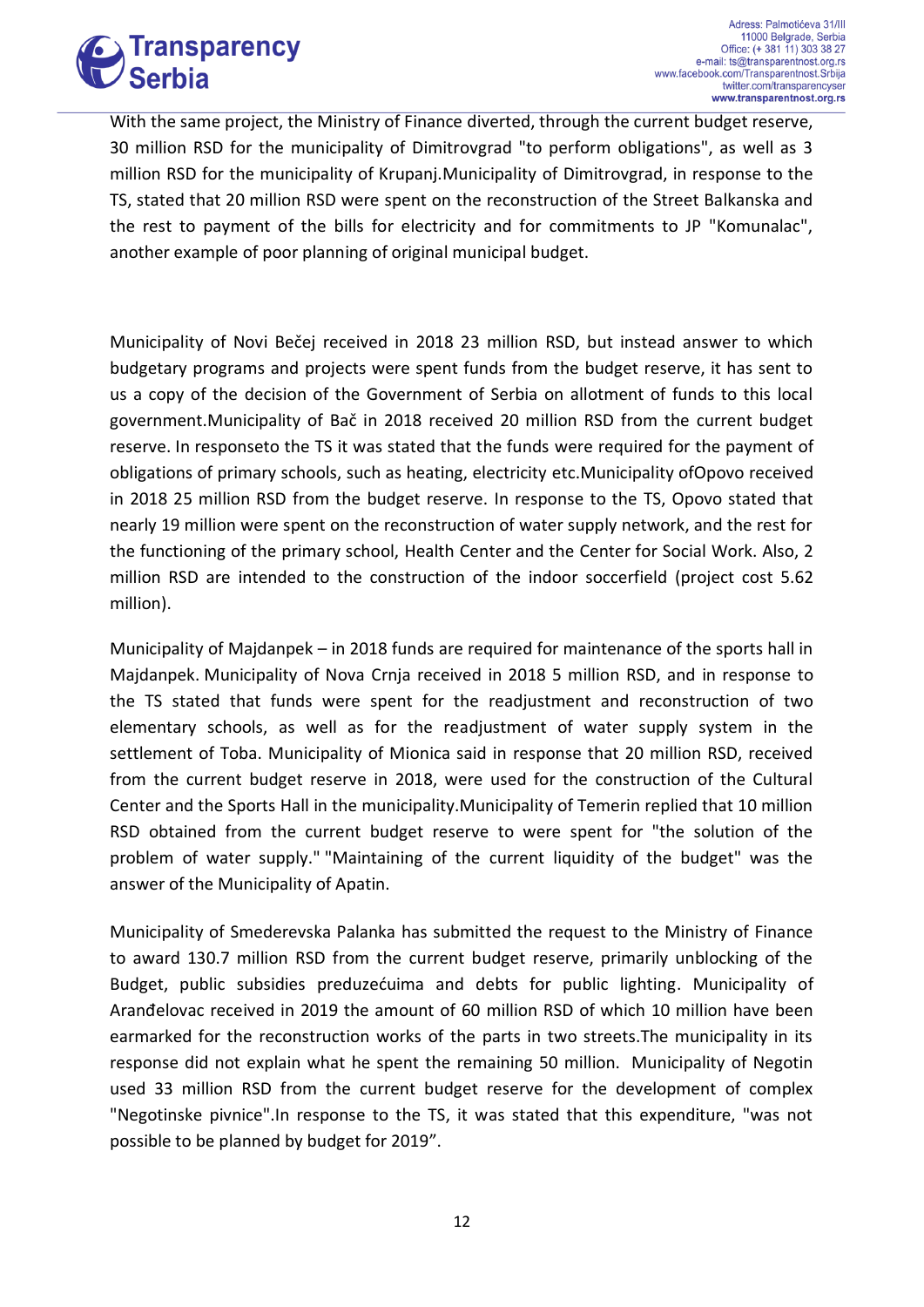

Municipality of Krupanj asked for 3 million RSD from the current budget reserve for the cofinancing of the churches' project. In response to the TS, it was stated that to one church in 2018 was assigned to 1 million, and the remaining funds are transferred to the 2019. Krupanj in 2018 got another 20 million RSD, of which 9 million were intended to the construction of the industrial zone, 4.4 million to the annex of kindergartens and 6.6 million to a research project of groundwater. Municipality of Rača in 2019 received 20 million RSD. In reply it was

stated that the funds were spent for subsidies to farmers, PublicCommunal Enterprise, payment of loans and interests, donations to NGOs and for the purchase of office furniture.

City of Novi Sad received on 21 February 2019 50 million RSD from the current budget reserve.In response to the request was stated that the funds were unconditional and therefore there is neither record, nor a separate document that would contain the requested information, and that such documents are not created in the work of the City Finance Administration. A similar response we have also received for 2018 - that the funds were received due to inflows of non-compliance dynamics with the dynamics of consumption.

The analysis shows that all of the costs for which local governments were seeking money could be planned by budget or, that projects are even planned in the expectations that they will be paid by the funds that will be requested from the current budget reserve. Also, the analysis showed that municipalities do not have sufficient fiscal responsibility, that do not make and do not keep necessary documentation, that their budgets are transparent and therefore local authorities are responsible to the citizens in terms of planning budget revenues and expenditures.

We managed to put these problems in media and to raise public awareness. We spoke about the findings of our research, which indicate that budgets were not adequately planned, that budget expenditures were made in a non-transparent manner. We also warned that decisions on transfers from the budgetary reserve were made without any criteria, which would increase the discretion of the Minister of Finance, that did not justify its decisions.

We also had interaction with the group of MPs that is particularly interested for the fight against corruption (GOPAC), and the members of parliamentary committee for public finances and suggested them to include "budget reserve" distribution as one of the topics in their work. However, the parliament in Serbia is for more than a year boycotted by the most of opposition parties and the space for substantial discussions is therefore limited. We also addressed the issue of national and local budgets within the Open government partnership initiative. Aside from national level, where some transparency measures became the part of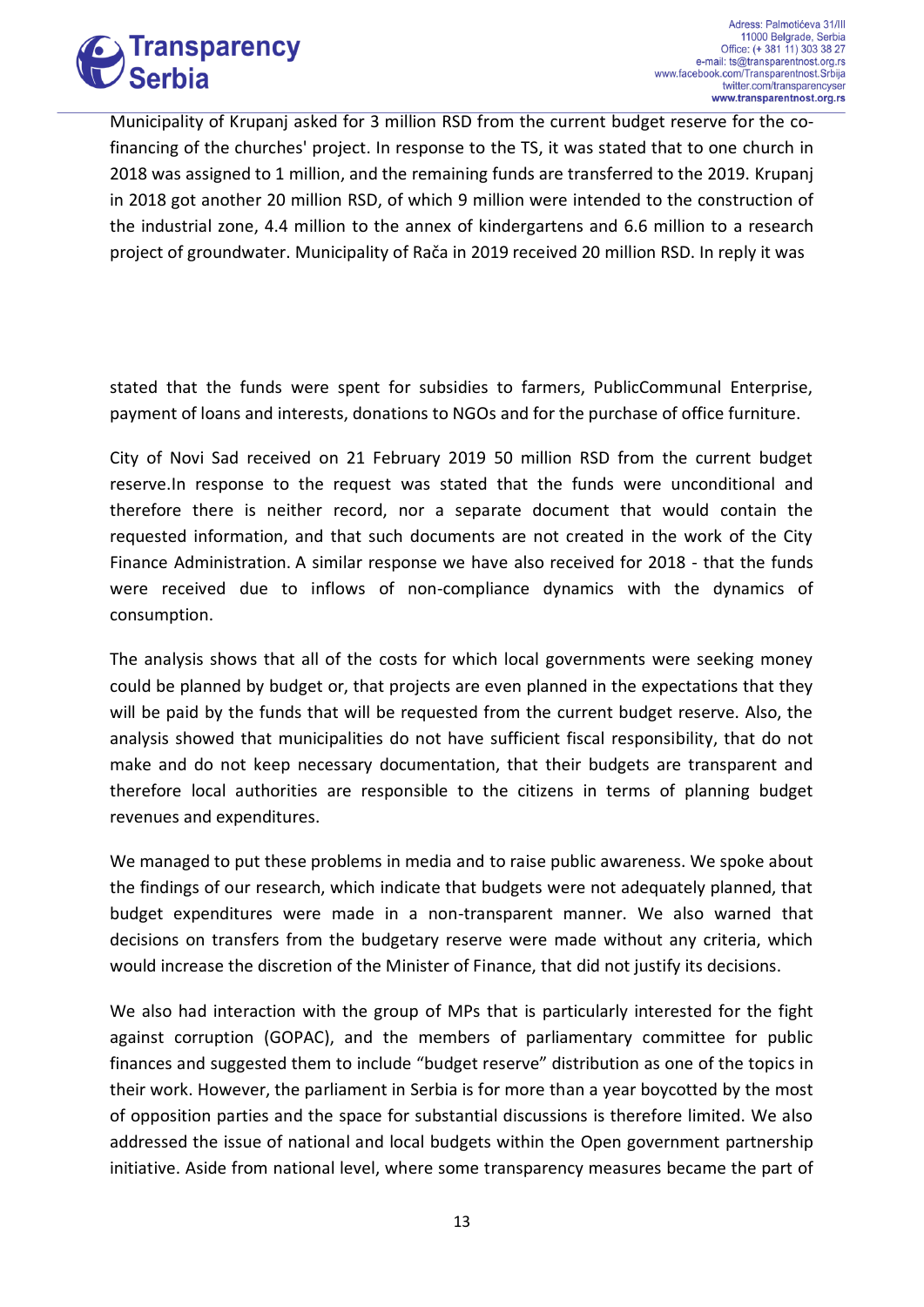

the adopted action plan (publishing budget in an open format), TS, along with other NGOs supports development of local open government partnership plans in five Serbian cities and municipalities. Furthermore, TS representative lectured on occasion OGP week about the topic of budget transparency and interacted there with the representatives of various government ministries, local governments and CSO.

Within the Government Accountability Project USAID, TS has supported five local governments to write their local anti-corruption plans that have 16 divisions, including the improvement of credibility of the budget, as well as responsible management of public finances. In 2020 TS will continue this work with a new seven municipalities and cities and, as

before, special attention will be paid to measures relating to the increase of fiscal responsibility and budget transparency.

Budget transparency issues are also part of our agenda in the work with members of several SCO coalitions, such are EU Contract, EU Convention and groups dealing with free access to information and open data. TS also hosted meeting with the new management of International Monetary Fund in Serbia in May 2019, and transparency od budget processes was one of the key topics of this discussion.

TS plan is to share our recommendations with all relevant decision makers - Executive, Parliament and political groups represented, Fiscal Council, SAI, IMF, World bank. It also includes communication with public in general on press conferences, public statements, interviews, columns in press, social network etc.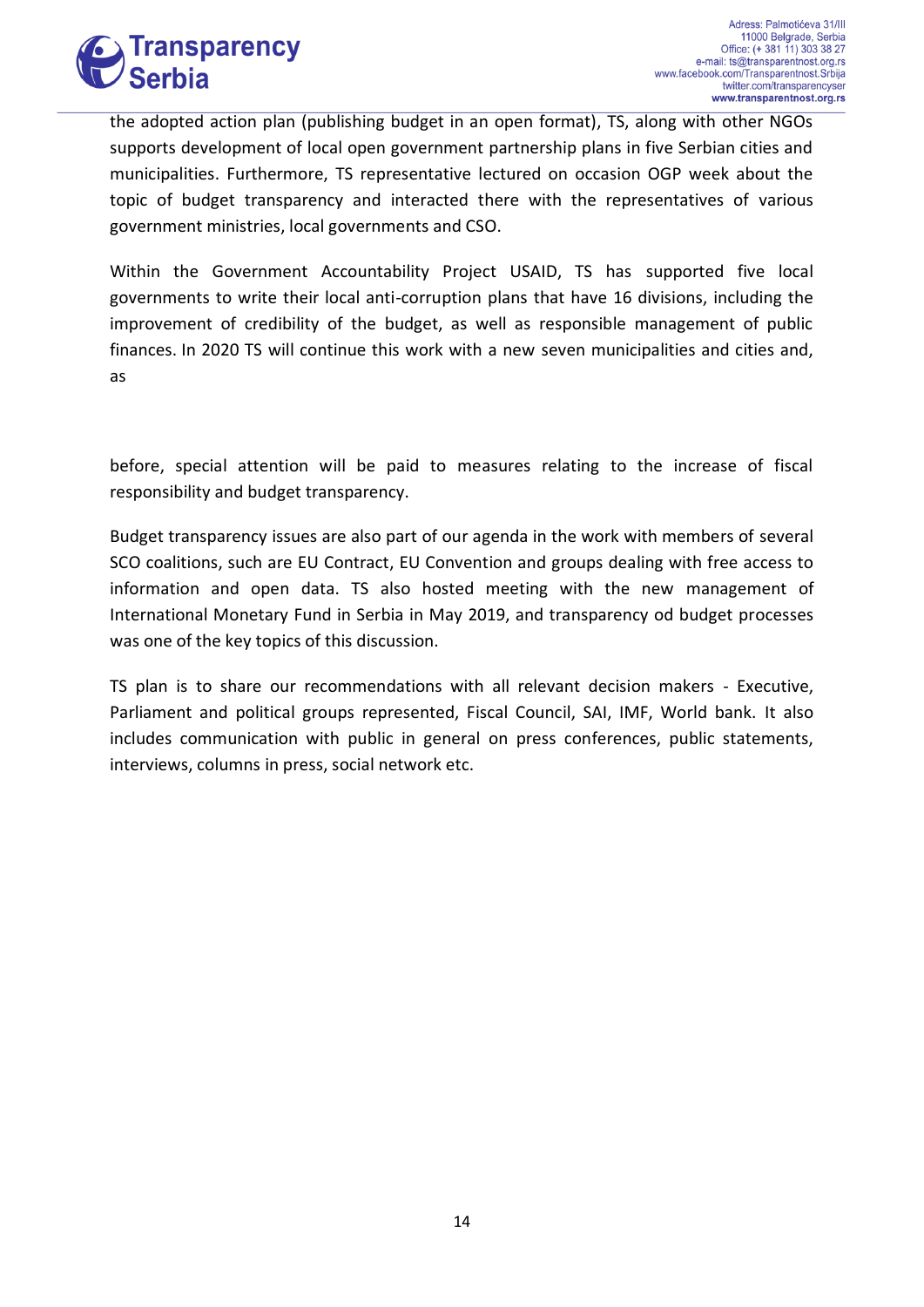

## **Keyrecommendations**

Our key recommendations are:

### **Government**:

- to publish all decisions on budget contingency reserve transfers on line

- to draft and publish detailed explanatory note for these decisions, that would provide reasons for changes in original budget and consequences for original budget programs

- to establish criteria for distribution of contingency funds to those requesting it, in particular to the local self-governments that asks additional funds because of failure to raise planned budget income

- to publish these criteria and information about selection process, in particular where needs (requests) of budget beneficiaries and local governments is greater than available funds

### **State Audit Institution**:

- to perform performance audit of programs affected by transfers to the budget reserve and compliance audit of decisions related to the further distribution of these funds to other budget beneficiaries.

### **Fiscal Council**:

- to perform a more detailed analysis of phenomenon researched here and to initiate adoption of more strict fiscal rules.

## **Parliament and its committees**: